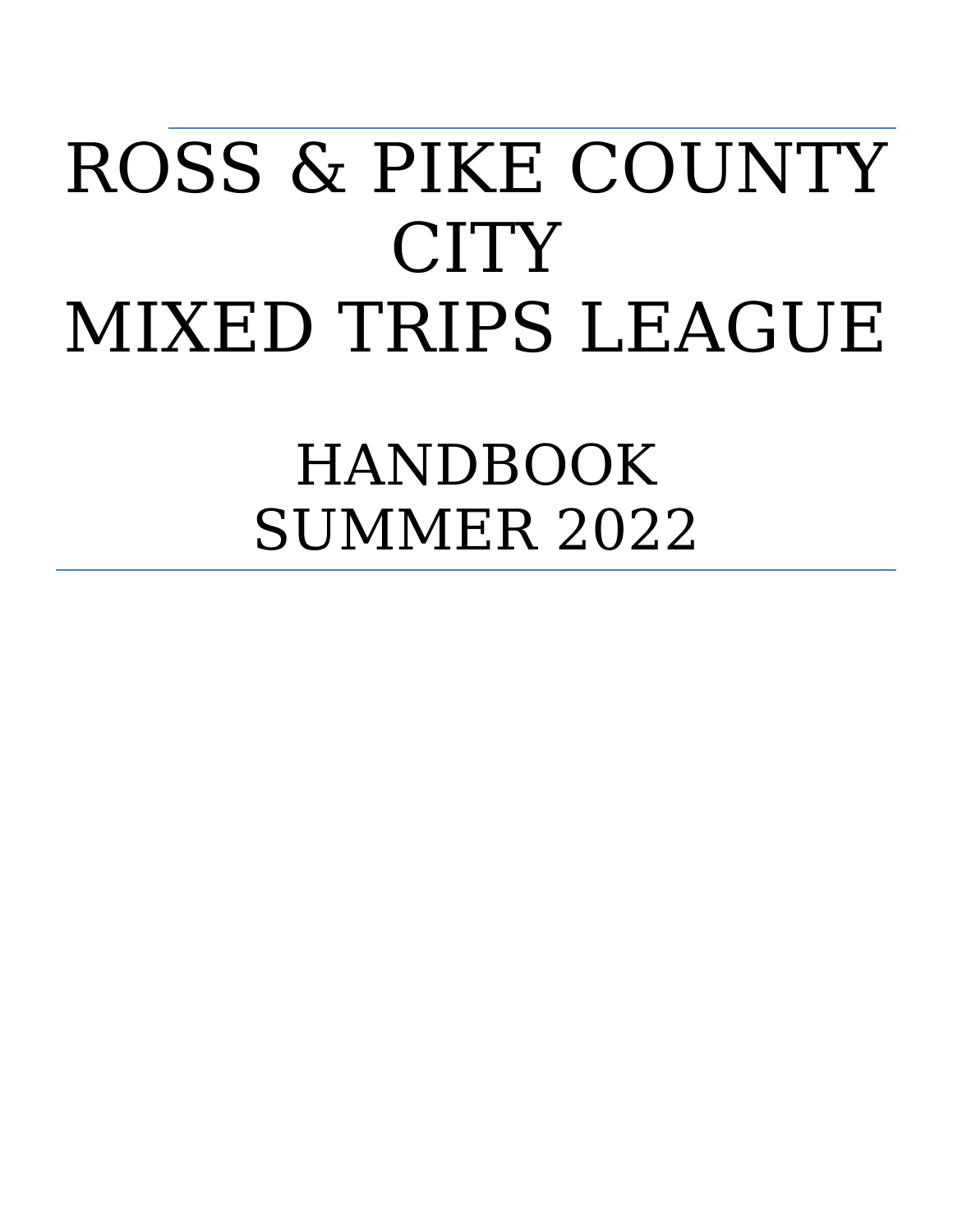#### **ROSS & PIKE COUNTY CITY MIXED TRIPS LEAGUE SCHEDULE 2022**

| 04/04/22                              | <b>WEEK 1</b>  |
|---------------------------------------|----------------|
| 04/11/22                              | <b>WEEK 2</b>  |
| 04/18/22                              | <b>WEEK 3</b>  |
| 04/25/22<br><b>DARTS CANTON</b>       | <b>NO</b>      |
| 05/02/22                              | <b>WEEK4</b>   |
| 05/09/22                              | <b>WEEK 5</b>  |
| 05/16/22                              | <b>WEEK 6</b>  |
| 05/23/22                              | <b>WEEK 7</b>  |
| 05/30/22<br><b>DARTS MEMORIAL DAY</b> | <b>NO</b>      |
| 06/06/22                              | <b>WEEK 8</b>  |
| 06/13/22                              | <b>WEEK 9</b>  |
| 06/20/22                              | <b>WEEK 10</b> |
| 06/27/22                              | <b>WEEK 11</b> |
| 07/04/22<br><b>DARTS JULY 4TH</b>     | <b>NO</b>      |
| 07/11/22<br>(POISTION NIGHT)          | <b>WEEK 12</b> |
| 07/16 & 07/17                         |                |
|                                       |                |

**PLAYOFFS @ WAVERLY EAGLES**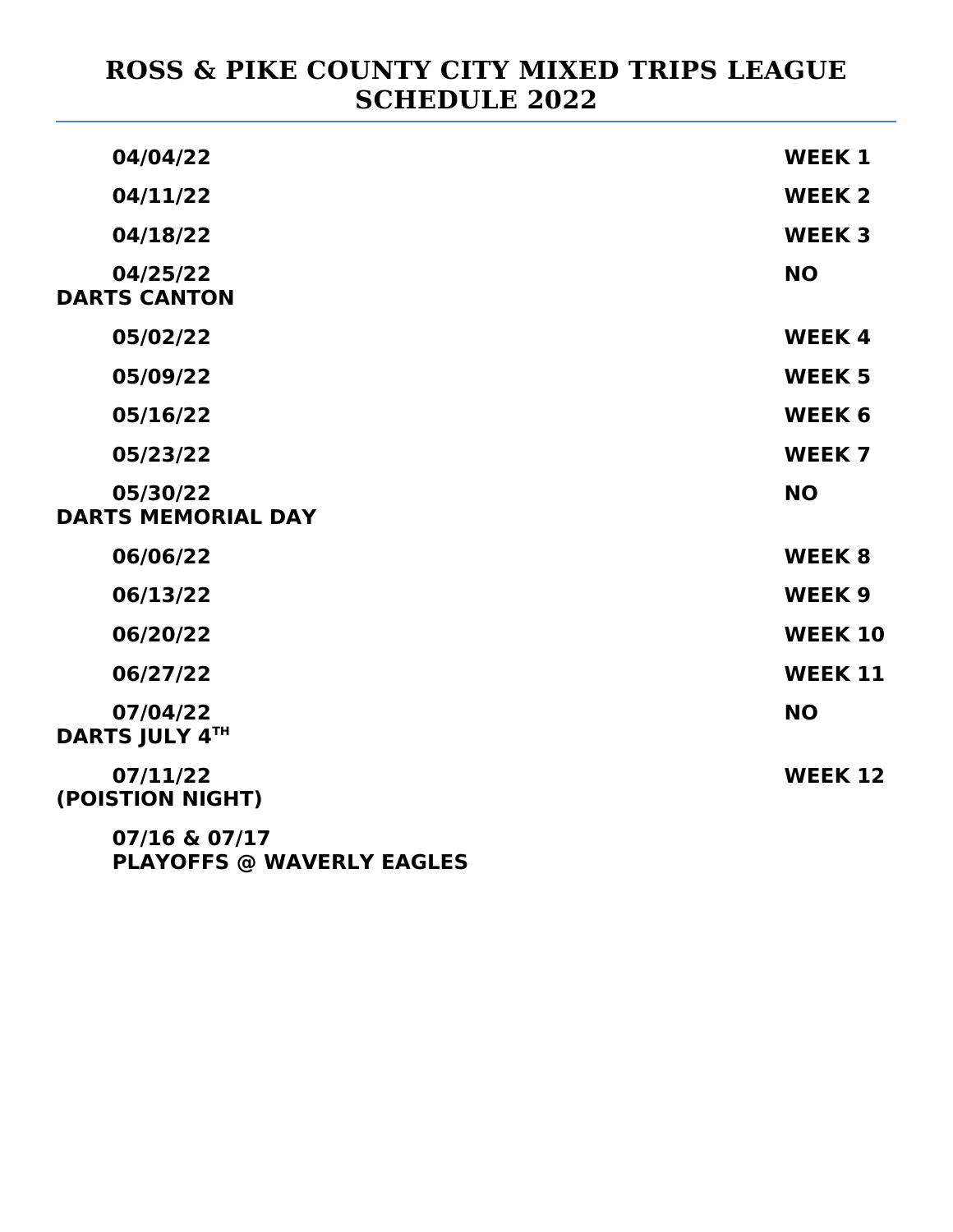### **PORTSMOUTH CITY MIXED TRIPS LEAGUE LEAGUE FORMAT**

#### **TEAM & MATCH SET-UP**

- 1.LEAGUE TEAMS CONSIST OF 3 PLAYERS
- 2.EACH TEAM MUST HAVE A MINIMUM OF 1 FEMALE & 1 MAI F PI AYFR
- 3.EACH TEAM CAN HAVE UP TO 6 PLAYERS ON THEIR ROSTER AT ANY TIME
- 4.LEAGUE PLAY BEGINS EVERY MONDAY AT 7:00pm a. A 30 MINUTE GRACE PERIOD IS GIVEN
	- b. MATCHES CAN BE FORFEITED AT 7:30pm IF ONE TEAM DOES NOT HAVE THE MINIMUM NUMBER OF PLAYERS
	- c. MATCHES CAN BE PLAYED EARLIER IF ALL PLAYERS AGREE
- 5.MATCHES CONSIST OF BOTH TEAM & INDIVIDUAL GAMES OF 01 & CRICKET
- 6.ALL MATCHES ARE HANDICAPPED BASED ON NDA FORMAT
- 7.LEAGUE TEAM FEES ARE \$36.00 PER MATCH (INCLUDES CREDITS FOR PLAY)
- 8.THE HOME TEAM WILL ENTER THEIR LINE-UP FIRST **STARTING WITH A FEMALE PLAYER**. INSERT THEIR MONEY FOR THE MATCH & SELECT VISITING TEAM. THE VISITING TEAM WILL FOLLOW THE SAME PROCEDURE.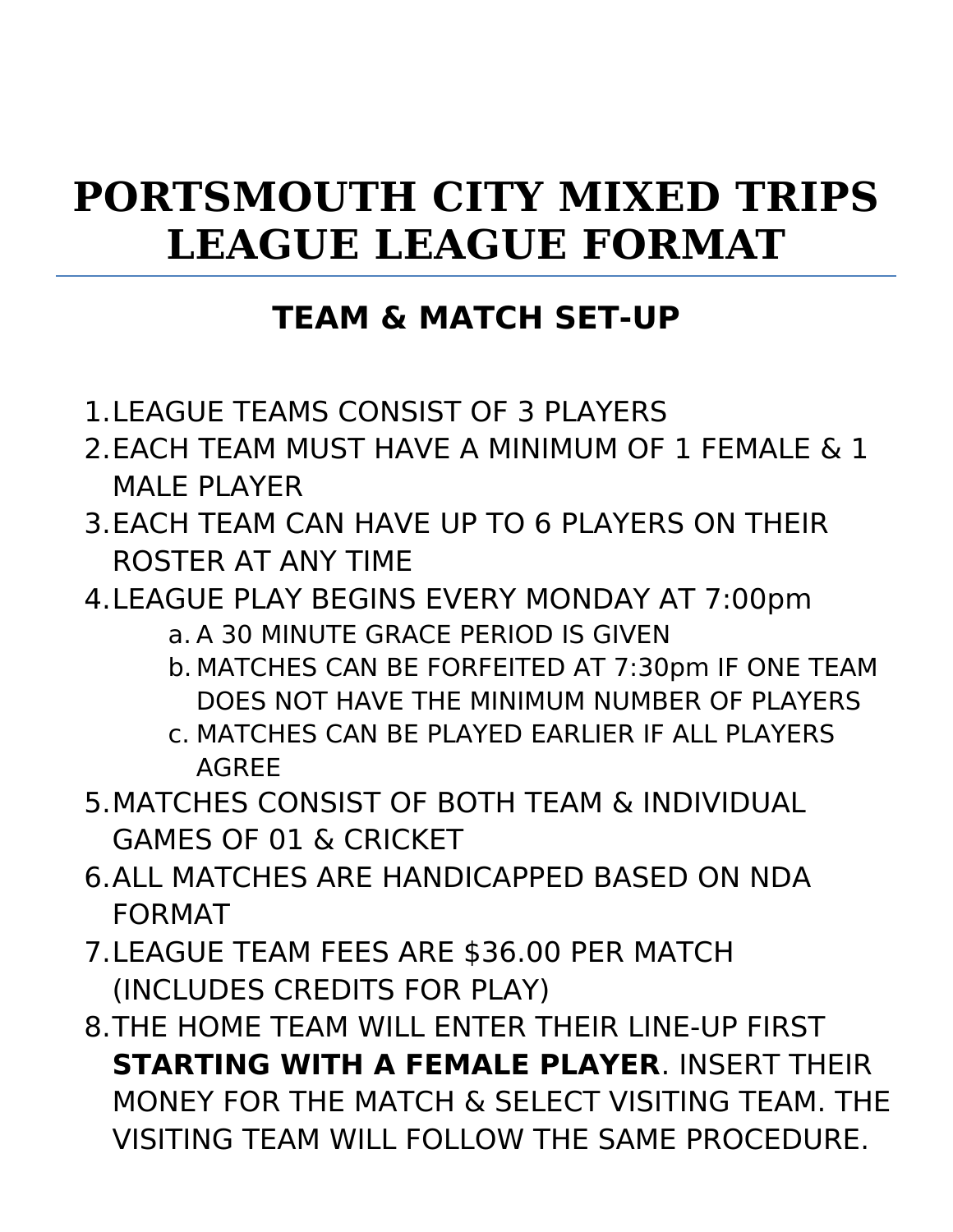THE MATCH WILL START & PROCEED AS THE PLAYER'S NAMES ARE DISPLAYED.

### **TEAM ROSTER & SUB POLICY**

- 1.Players CANNOT switch teams after playing for a league team more than 3 times. Once a player plays for a team 3 times, he or she is a permanent member for that particular league period.
- 2.Teams will be permitted to manually add players at the board on league nights by using averages available on cityleagues.net. New females go in a 15 & 1.5, males 20 & 2.0.
- 3.All teams should have established members & subs in place. When Playoffs begin, only teams with eligible players will be allowed to participate. NO EXCEPTIONS!
- 4.Subs or teams must pay league monies. If a sub on any team's roster plays, the team is still responsible for all league monies.

Team Roster Change Policy

Due to ever changing events during league period, teams may change their roster if unforeseen circumstances occur. Any team wishing to make changes to their roster must contact the league director a day before the start of league match. The league director will review all changes.

ALL DECISIONS ON CHANGES ARE FINAL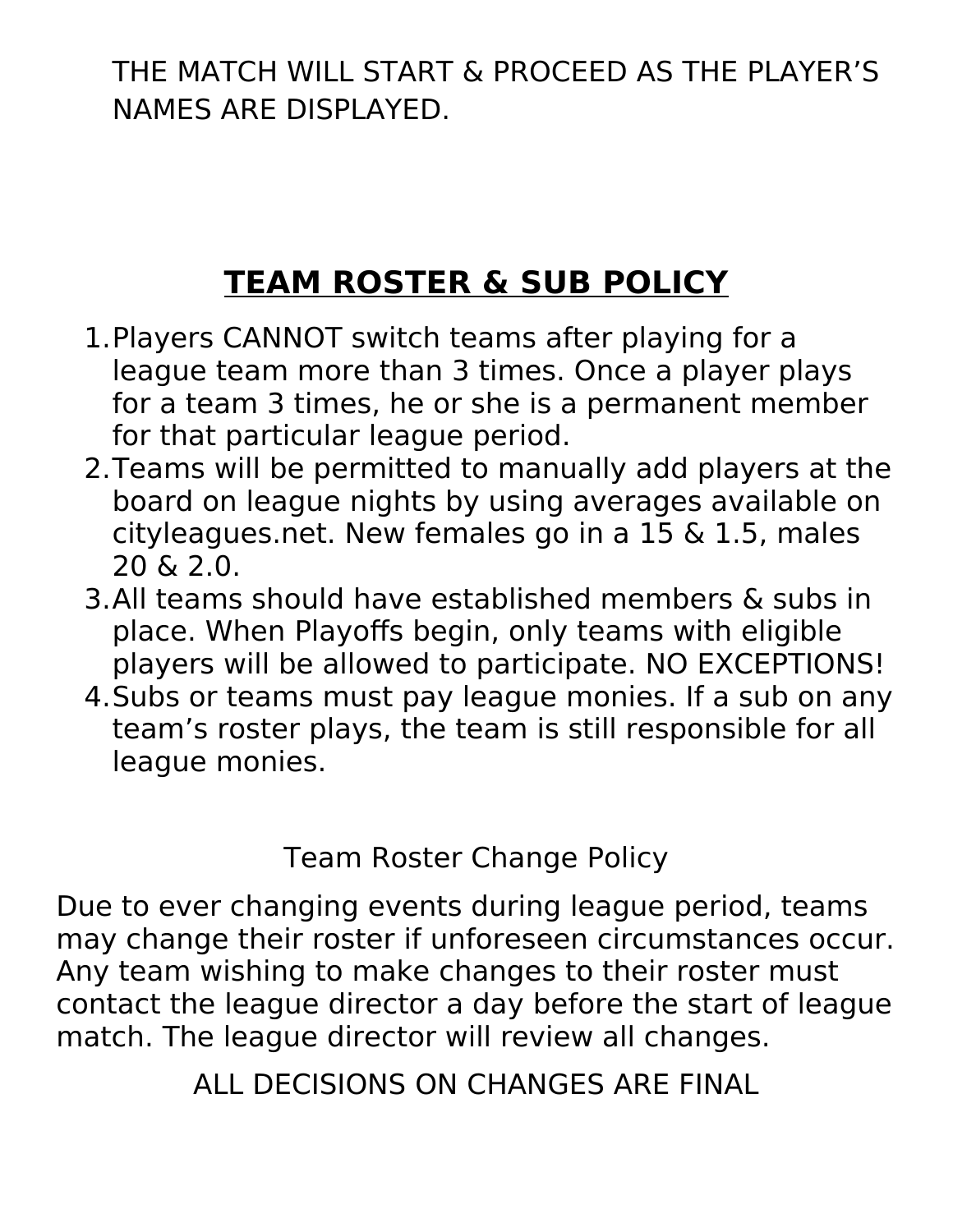### **PLAYER & TEAM PLAYOFF REQUIREMENTS**

- 1.To enter playoffs, a team must have all league monies paid.
- 2.Anyone playing more than 6 weeks could be eligible as a sub for the finals and will need a City League ID Card.
- 3.All players must be in good standing with NDA & PCDL.
- 4.Teams must use 2 players with a minimum of 140 games and 1 player with 60 games if necessary.\*\*
- 5.Any team playing with 2 players must use the roster players with the highest number of games. If roster players have an equal number of games, then it is the team's choice.
- 6.No team forfeiting the final week will be eligible for the playoffs. NO EXCEPTIONS!
- 7.One team forfeit will be allowed. Any team forfeiting twice will not be eligible for playoffs but may complete league to remain eligible for future leagues.

### **\*\*Players with 28-50 games 20% avg increase**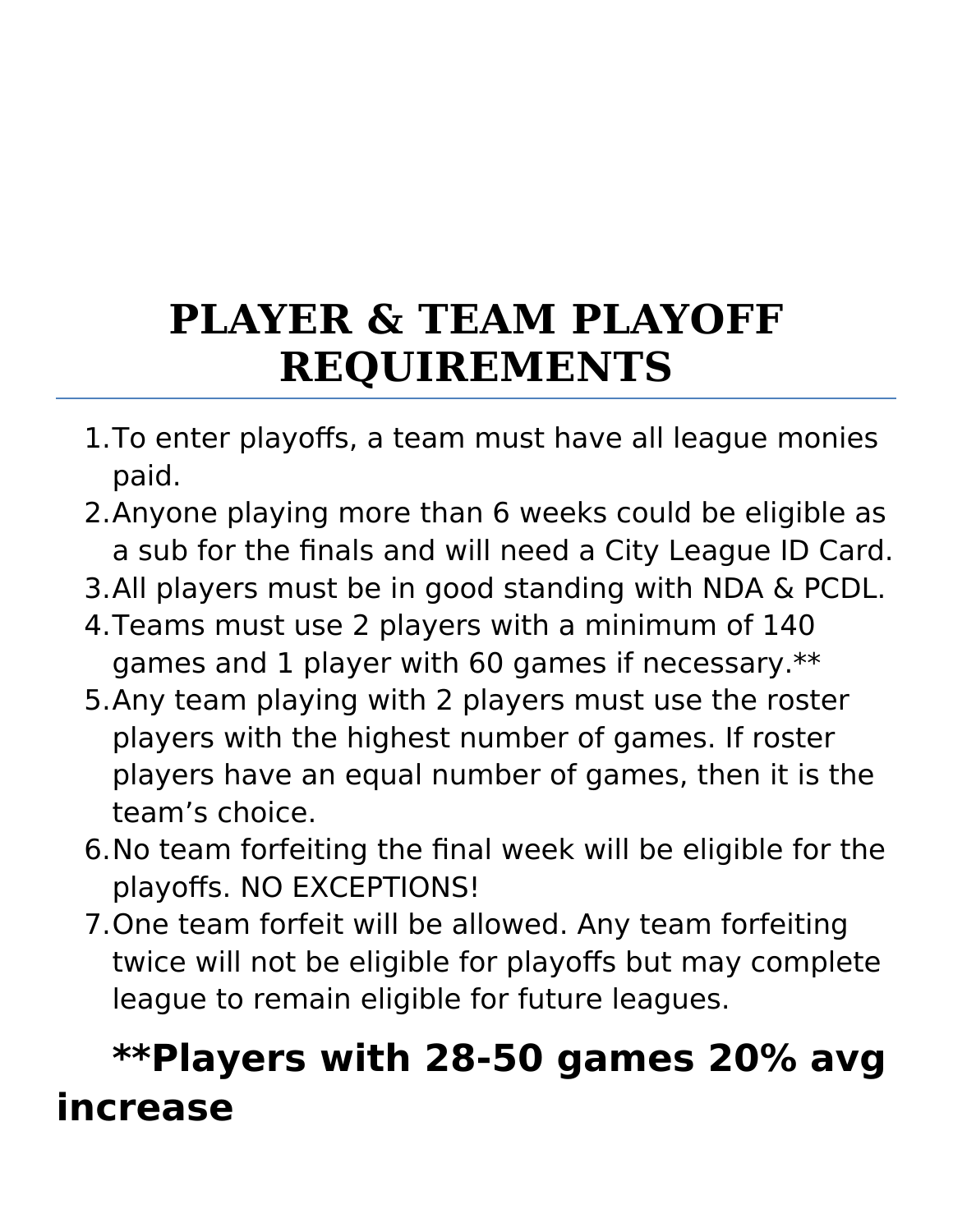### **\*\*Players with 51+ games will not receive avg increase**

### **DIVISION & PLAYOFF TIEBREAKERS**

- 1.Regular season play match score determines all tiebreakers
- 2.Total season records will determine playoff seeding if a tie occurs
- 3.If a tie occurred in regular season or no regular season match was played. The following will take place:
	- a.If the tie is to determine only a seed in the playoffs, not a playoff entry, a coin toss by a league official, in the presence of both team captains will determine the seed.
	- b.If the tie is to determine a playoff entry, an entire match will be played at 4:00pm on the day of the first round of the tournament at the #1 seed's bar. A coin toss by a league official will determine home/visitor.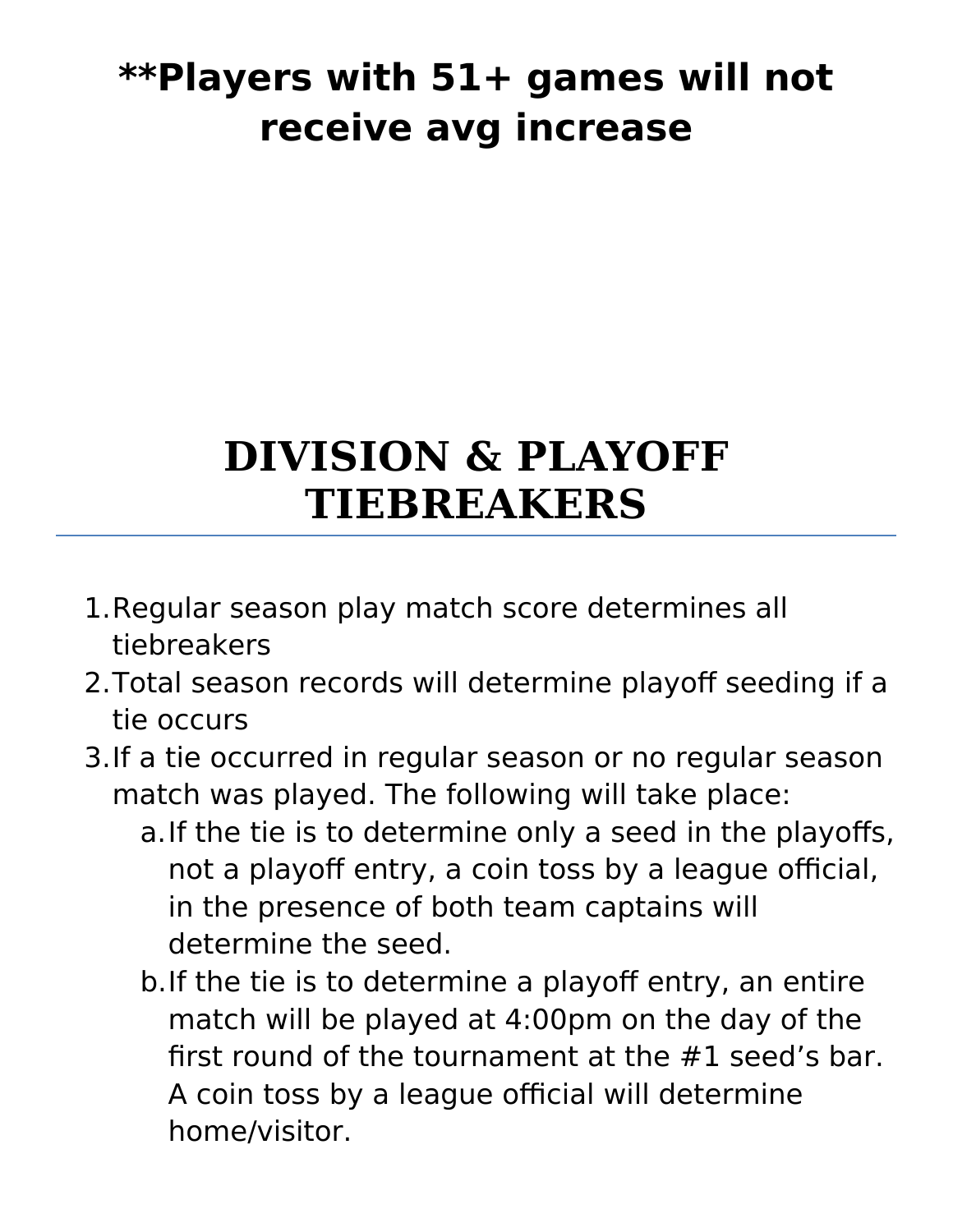c.If 3 or more teams tie for a playoff entry, a playoff between the teams will occur on Friday at 3:00pm the day before the first round begins, at a neutral location determined by league officials. A coin toss will determine the pairings.

### **League officials will handle any tiebreaker situation not covered by these rules.**

### **\*\*ALL DECISIONS ARE FINAL\*\***

### **FORFEIT POLICY**

- 1.If for any reason a team must forfeit a match, both teams must still pay league money. The team present will put their league fees only in the board. The forfeiting team must bring in league money to the league office prior to their next match. **ANY TEAM THAT FORFEITS TWICE DURING THE SEASON WILL BE ELIMINATED FROM PLAYOFFS.** The team may finish league to remain eligible for future leagues.
- 2.Any players from teams that forfeit a season will not be allowed to participate in the upcoming league (one league suspension), unless there are extreme circumstances involved, in which case a decision will be made by the league director.
- 3.Any team forfeiting the last week of regular season play will not be eligible for playoffs.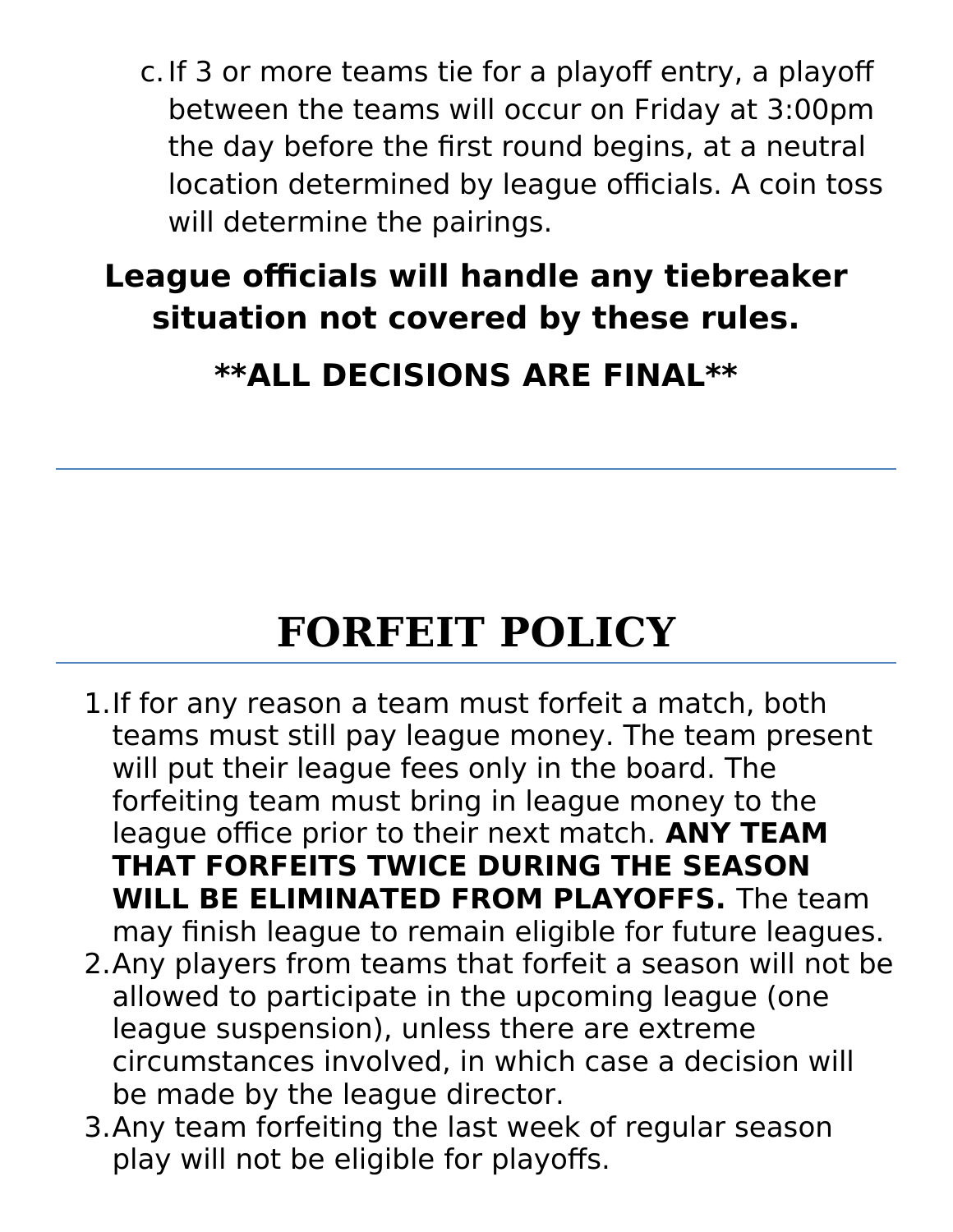- 4.Any team forfeiting a match will receive losses for all league games.
- 5.Any team that is forfeited against will receive the same percentage of wins as the first place team during the week that the match is forfeited.
- 6.If a team is scheduled to play a team that has forfeited the league, and no arrangements can be made to schedule a match, a representative from the nonforfeiting team needs to show up to pay league monies to receive credit for that week.

### **To receive credit for a match when another team forfeits against you. Enter in your team lineup as normal. Insert the amount of credits required. Select your own team's name as the opponent. The board**

**will ask if this is a forfeit. Select YES**

### **LOCATION CHANGES & MAKEUP MATCHES**

Locations for matches CANNOT be changed unless approved by the league office.

Bar owners schedule their employees based on scheduled dart matches so when you do not play your matches where you are supposed to, it affects the bartenders' income.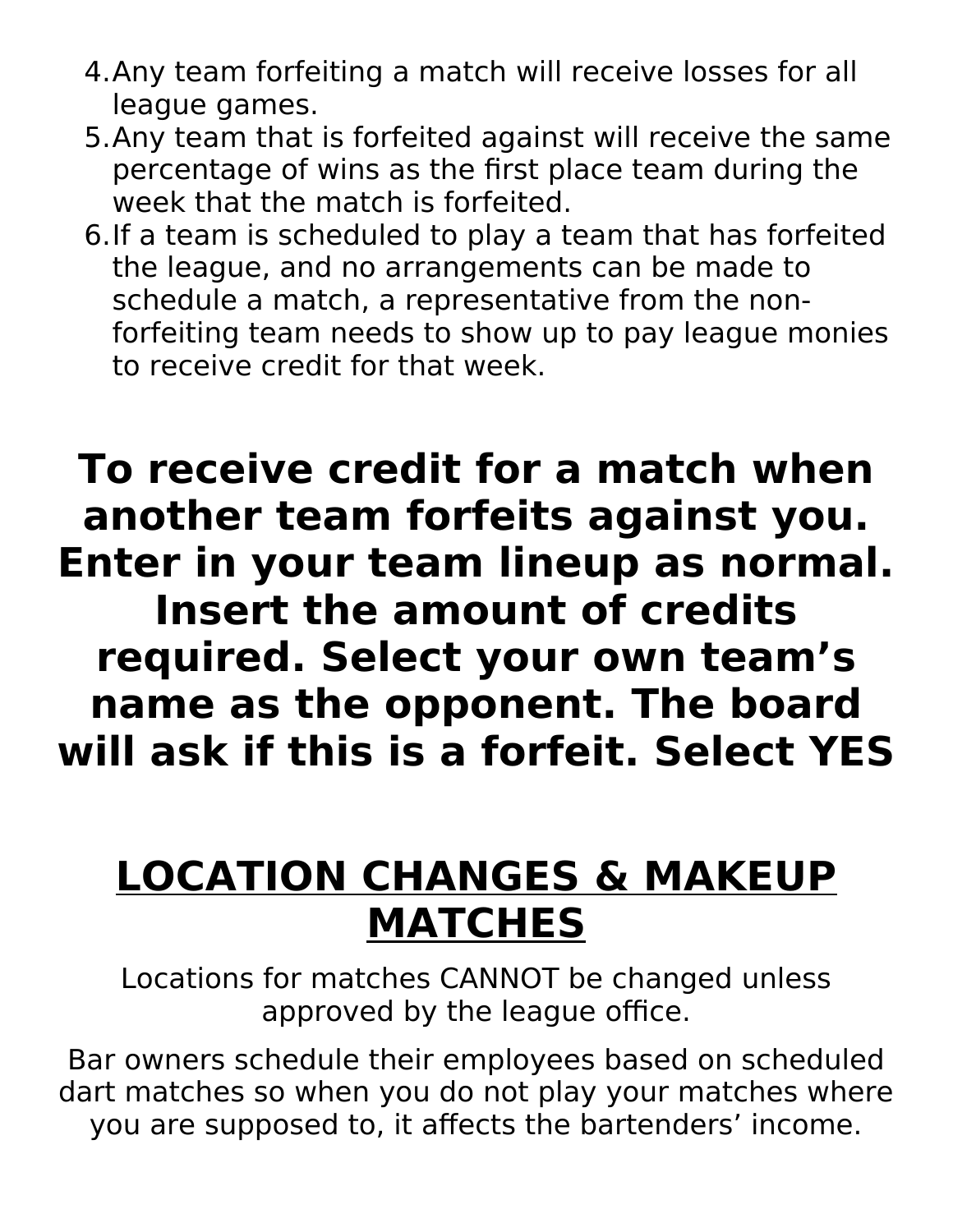If there is a schedule conflict with a bar event, call Ashley!

Postponing matches is sometimes unavoidable. However, makeup matches are allowed if both teams agree to postpone & a scheduled date to play is agreed upon. These postponed matches need to be played ASAP at the original scheduled location & all makeup matches MUST be made up before the next scheduled match.

# **SPECIAL RULES FOR CANCELATION DUE TO PANDEMIC**

All league payouts are based on full schedule of league play and any playoffs or league final matches.

If any months are cancelled due to pandemic but the season picks back up and is played out, payout structure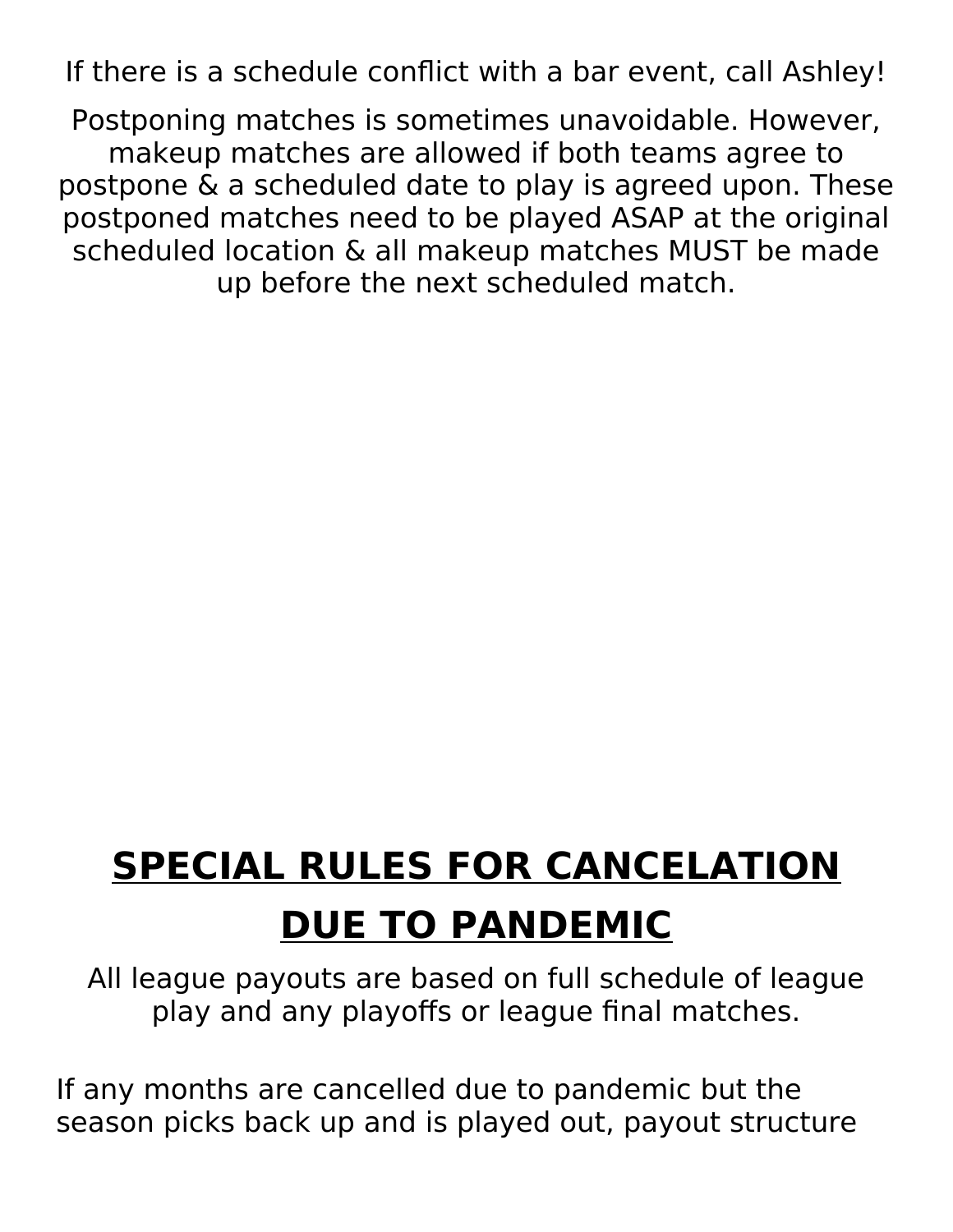will be adjusted accordingly to the actual amount of league money collected.

If less than 50% of the league is played, and the season must be cancelled due to pandemic, each team will be refunded their league dues paid. The percentage of league money paid for coin drop will NOT be refunded.

If 50% of the league is played and the season must be cancelled due to pandemic, the payouts will be based on the league money collected at time of cancellation and paid out according to the league team standings.

All league play will follow the guidelines set by the location where league play is scheduled. In the future, if masks become a requirement to be in a location then players must wear a mask to play. Dart league play will not override any guidelines set by the location which may result in the location being in noncompliance of state or local guidelines.

## **REMOTE LEAGUE RULES**

1. Each player is allowed only three throws per turn. If a dart misses the board or does not stick, it is still counted as a throw. No player may have a "do over". A dart thrown that sticks in the board but does not score may not be manually scored unless the opposing team captain